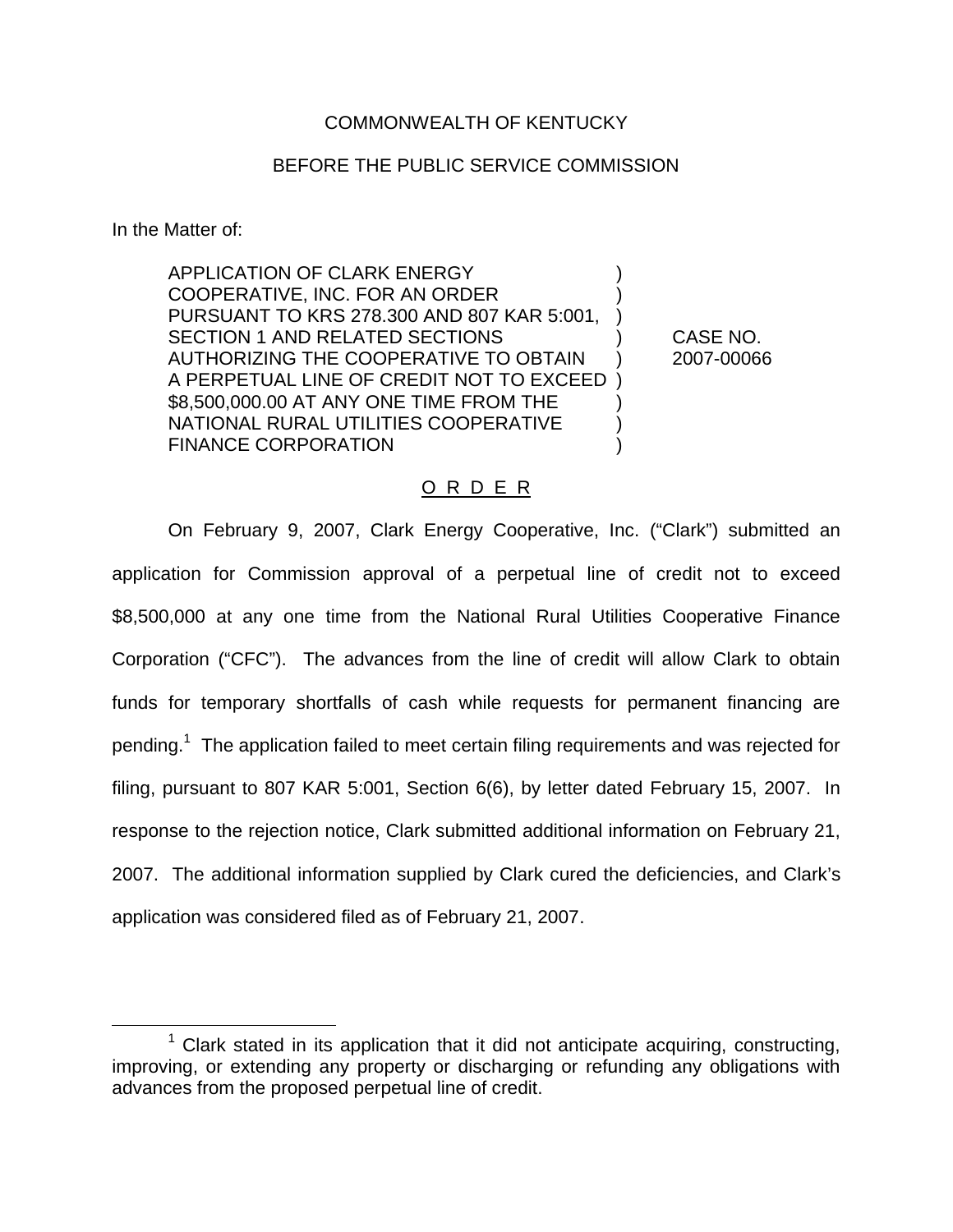Clark currently has a CFC line of credit that will expire on April 27, 2007. The current line of credit contains an annual pay down provision. The proposed CFC perpetual line of credit would replace the current CFC line of credit, and would automatically renew annually with no additional paperwork or labor requirements. $2$  Like the current CFC line of credit, Clark will be required annually to pay to zero the outstanding amounts on the perpetual line of credit and maintain the zero balance for at least 5 consecutive business days. At no time under the perpetual line of credit can the total advances exceed  $$8,500,000$ .<sup>3</sup> The interest rate will be the standard CFC line of credit rate, which will not exceed the Prevailing Bank Prime Rate<sup>4</sup> plus one percent per annum. CFC approved Clark's application for the perpetual line of credit on February 2, 2007.5

The Commission, having considered the evidence of record and being otherwise sufficiently advised, finds that the proposed perpetual line of credit from CFC is for lawful objects within Clark's corporate purposes, is necessary and appropriate for and consistent with the proper performance of its service to the public, will not impair its ability to perform that service, is reasonably necessary and appropriate for such purposes, and should therefore be approved.

<sup>2</sup> Application at 3.

 $3$  Clark stated that the \$8,500,000 level represents approximately 50 percent of the current and future work plans. See Application at 3.

 $4$  The Prevailing Bank Prime Rate is the bank prime rate published in the "Money" Rates" column of the eastern edition of *The Wall Street Journal* on the publication day immediately preceding the day on which an adjustment in the interest rate will become effective. See Application Exhibit 9, page 5 of 15.

<sup>5</sup> Application Exhibit 6.